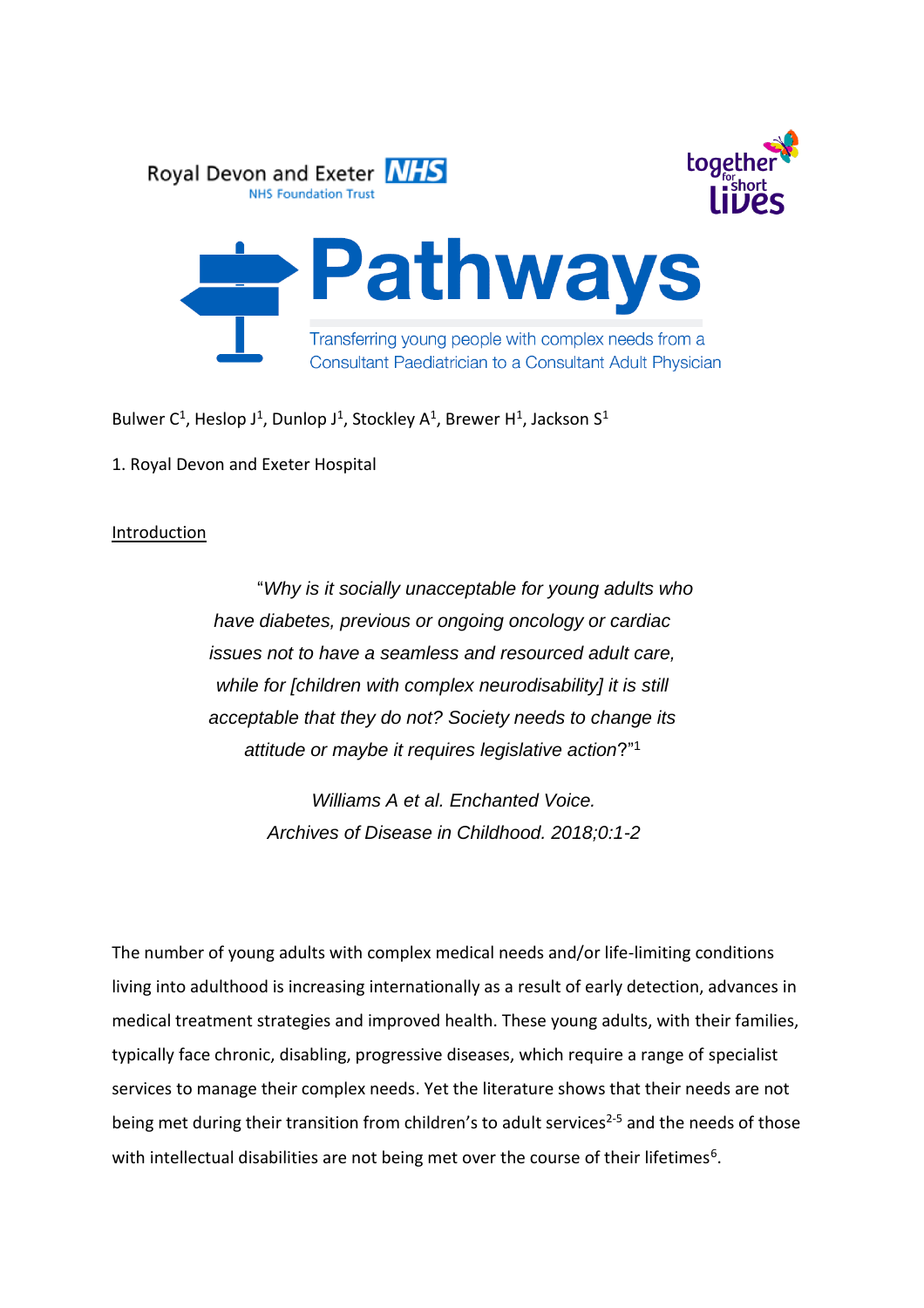Though the evidence to support exactly which transition program interventions improve outcomes remains sparse, there is a wealth of qualitative data supporting an early start to the transition process, an integrated approach and good communication between children's and adult services, adequate parental involvement and developmentally appropriate healthcare.

A good transition program can lead to higher satisfaction, improved perceived and actual health status, greater independence/self- management and better provision for disease specific educational needs<sup>7</sup>. For a few specific conditions such as type 1 diabetes and cystic fibrosis, there has been an improvement in the last 5 years in health outcomes post transition through the application of a structured multidisciplinary transition program<sup>8</sup> but equivalent programs for young people with disabilities are not well established<sup>1</sup>.

Young people with complex medical needs currently transfer from a community paediatric team coordinating the multidisciplinary involvement in their care, to adult services where multiple specialists manage specific diagnoses and more holistic support is via their GP. The model changes from being proactive to reactive, with fragmented episodes of care (figure 1).



Figure 1. Paediatric model of care vs adult model of care for young people with complex medical needs

The National Institute for Health and Care Excellence (NICE) recommend that teams conduct a 'gap analysis' to understand the difference between the amount and type of services needed and the amount available, paying particular attention to young people with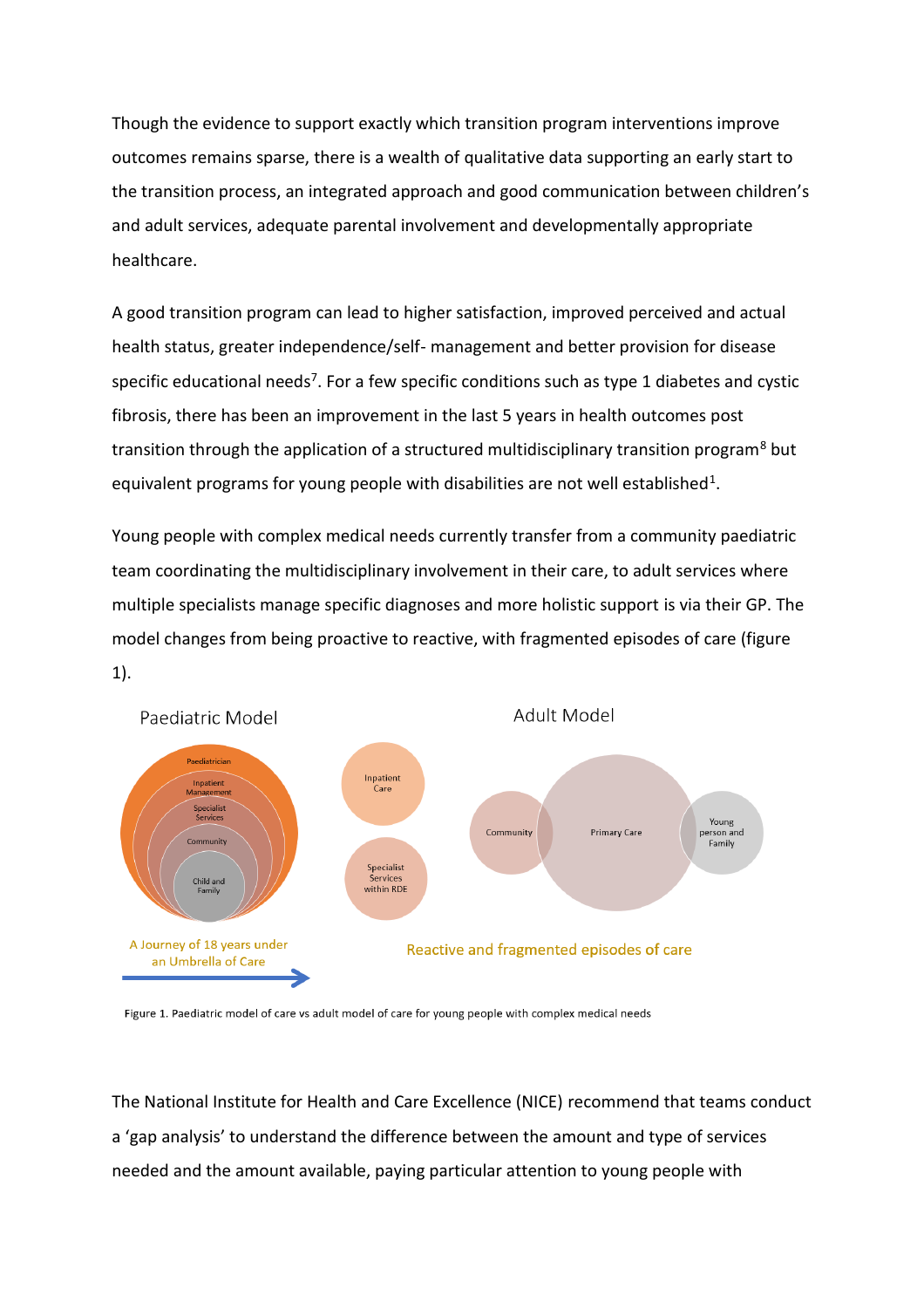neurodevelopmental disorders, cerebral palsy, challenging behaviours and those who are being supported by palliative care<sup>9</sup>.

In this article, we describe how we identified the need to improve the experiences of disabled young adults and those that care for them in accessing secondary healthcare and how through co-production with stakeholders, we developed our services in line with NICE guidance<sup>9</sup> and recommendations from the NCEPOD Each and Every Need Report<sup>10</sup>.

# Methods

The pilot project took place at the Royal Devon and Exeter Hospital NHS Foundation Trust from January 2018 to March 2020.

## Participants and recruitment

A consecutive sample of adolescents and young adults was identified by clinicians within community child health and transition who met eligibility criteria. Included were young people aged 16-21 years with diagnoses affecting 2 or more biological systems, one of which must be a neurodevelopmental disorder.

Quality improvement methodology was applied to setting up a pilot clinic using Plan, Do, Study, Act (PDSA) cycles (figure 2).



Figure 2. Outline of Pathways Clinic PDSA cycles. TFSL - Together for Short Lives.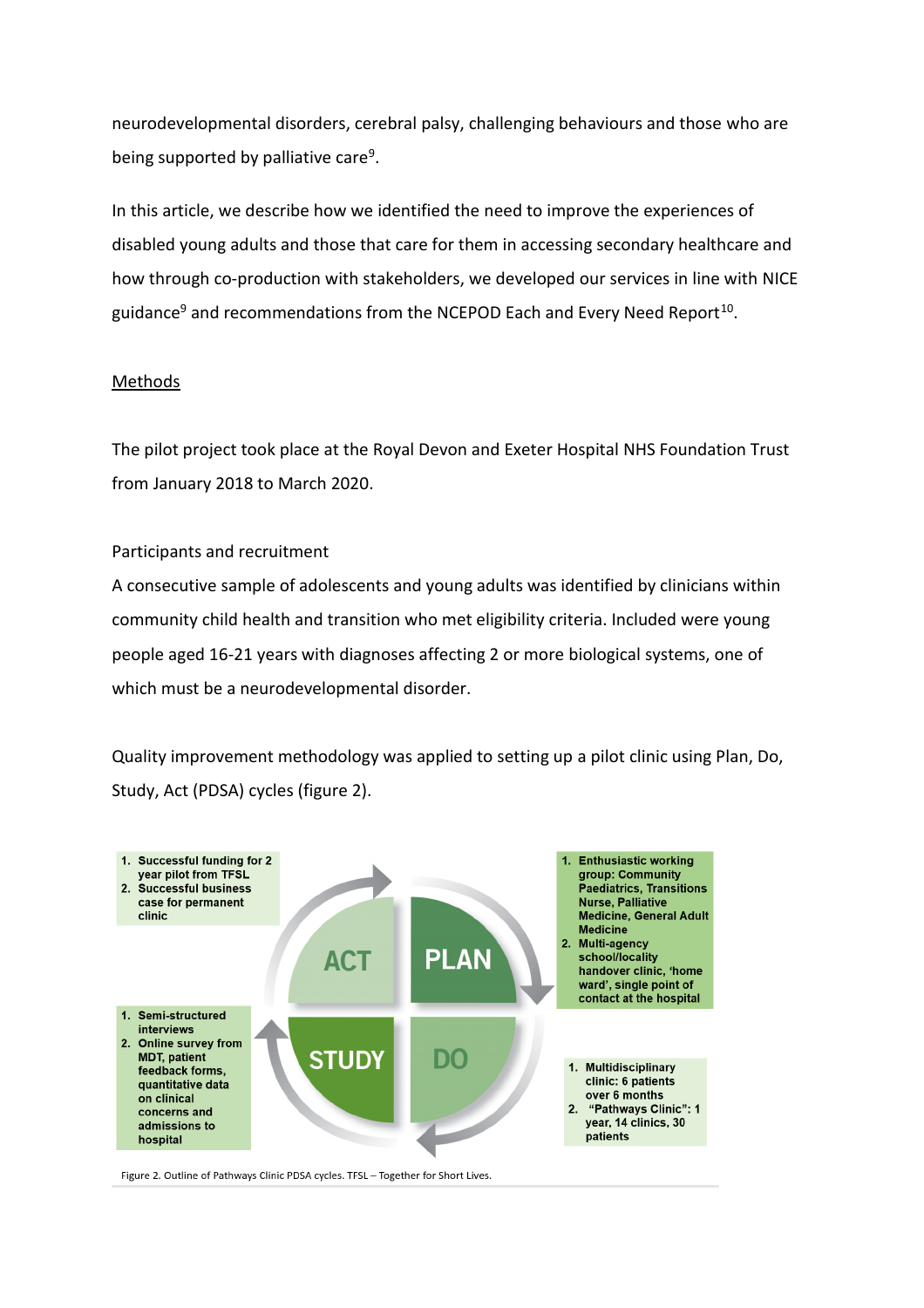An initial focus group was held with parents of young adults with complex needs at a local special school which confirmed that local voices were echoing national concerns about transition, and provided impetus to starting a pilot clinic. Once the pilot was underway, parent carers were approached and gave informed consent to be part of the service evaluation by undergoing semi-structured interviews. Parent carers talked about their own child and family's experiences and reflected on the pilot transition clinic. The narrative audio-content of the interviews was transcribed and reviewed; the themes which emerged provided further support to the multi-agency and multidisciplinary format and was used to inform future clinic planning and sustainability.

Following the successful initial pilot, charitable funding for expansion of the project over 2 years was obtained from Together for Short Lives ["Improving Transition for Young People](https://www.togetherforshortlives.org.uk/changing-lives/developing-services/transition-adult-services/awards-programme/)  <u>[Fund"](https://www.togetherforshortlives.org.uk/changing-lives/developing-services/transition-adult-services/awards-programme/)</u><sup>11</sup>. This allowed for mixed methods data collection over a 1 year period (April 2019-2020) with the aim of continuing to improve the service being offered and to secure longterm funding for the clinic.

Carers were invited to complete the [Health, Functioning and Wellbeing Summary](https://www.mefirst.org.uk/resource/the-traffic-light-communication-tool/#:~:text=The%20Health%2C%20Functioning%20and%20Wellbeing,things%20that%20are%20going%20well.) as part of their clinic appointment and 6 weeks later. The aim was to identify changes in the scores across health, functioning and wellbeing following multi-professional involvement in their care. Information on referral to or liaison with other specialties, changes to medication, discussion of advance care plans and admission prevention was documented prospectively by the transition nurse at each clinic appointment.

At the end of the 1 year pilot, data on A&E attendances as well as hospital admissions and length of stay were collected for patients who were part of the transition clinic and a comparison group of young adults with complex medical needs who did not meet criteria for inclusion in the pilot due to their age being >21 years or who declined taking part in the Pathways clinic.

Finally, feedback on the experience of the clinic was obtained from both professionals and carers. Professionals who had attended the clinic were sent an anonymous survey via email with the aim of understanding the impact on professionals' working time by attending the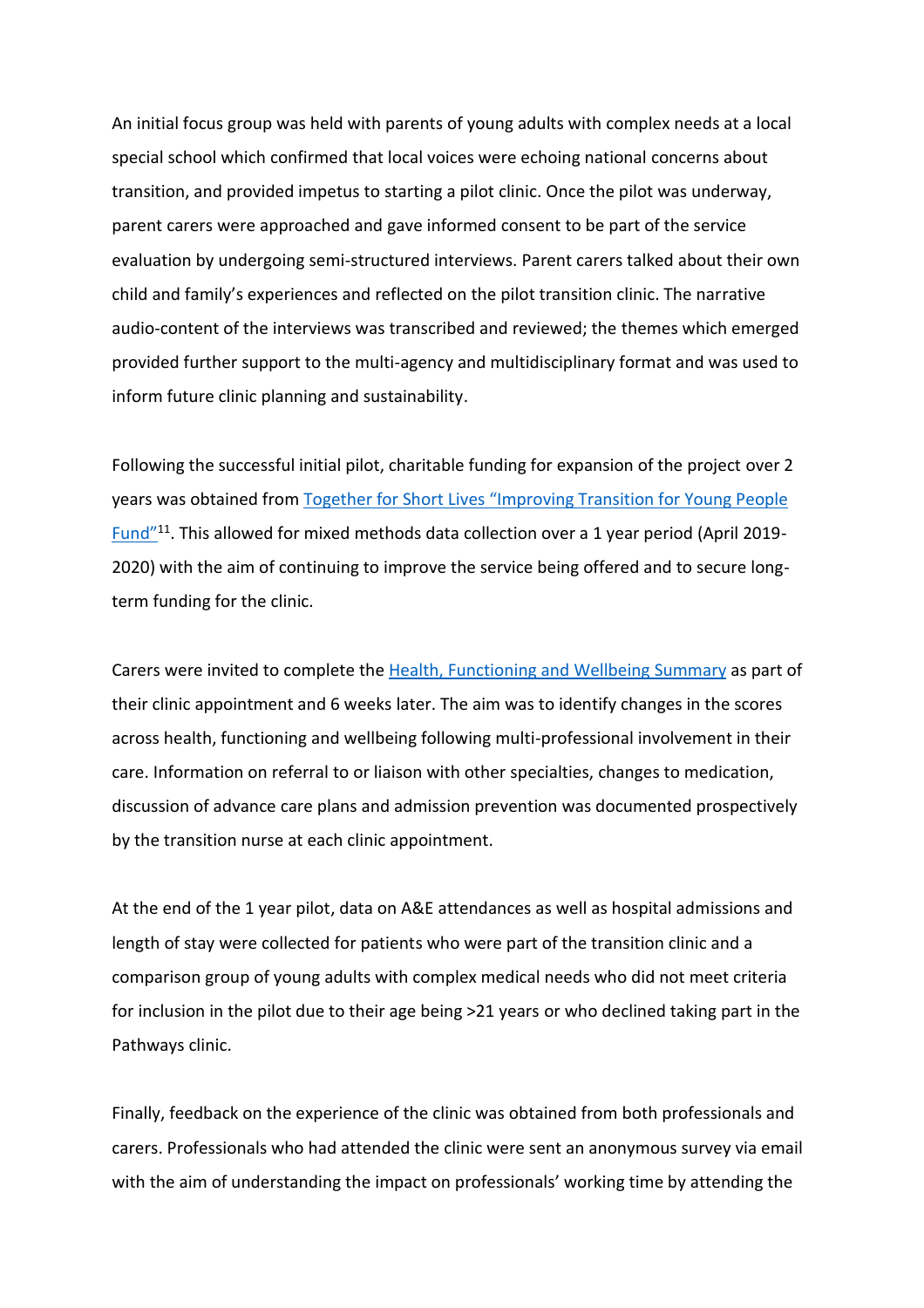clinic as well as to gather feedback to further improve the service. Carers were asked to complete patient feedback forms which were generic to the hospital trust.

### Results

An initial pilot transition clinic for young people with complex medical needs took place for 6 young adults over a 6 month period. Present at each appointment included the young person and their carer(s), a Transitions Nurse, a Consultant General Physician with specialism in Movement Disorders, the young person's paediatrician, relevant allied health professionals and a member of the adult learning disability team. The young person's GP was also invited to attend. The joint clinic allowed for direct handover of care from paediatric to adult teams, with patients and families able to witness and contribute to this crucial communication. No additional funding or resources were available for this pilot, and clinic appointments took place in an accessible room on an ad hoc basis at the beginning of an established afternoon clinic list.

If the young people were acutely admitted to hospital, an alert on their hospital records flagged the need for them to attend a 'home ward', where the general physician worked and where the nursing team were experienced in caring for people with movement and other neurological disorders. Support for capacity assessments and palliative care was accessed where required. Carers also had access to direct telephone contact via the transitions nurse when needed, recognising the need for a single point of contact during this transition period.

Letters inviting parents to provide feedback were sent to all 6 sets of parents. Semistructured interviews were completed with 3 parents of 2 young adults with complex medical conditions involving physical and profound learning disabilities. 8 themes emerged from conversations about experience of transition to adult services and how the new Pathways clinic could improve this experience.

- 1. Ongoing lack of clarity about general processes of transition
- 2. Vulnerability of the 'child' in an adult world
- 3. Parents are experts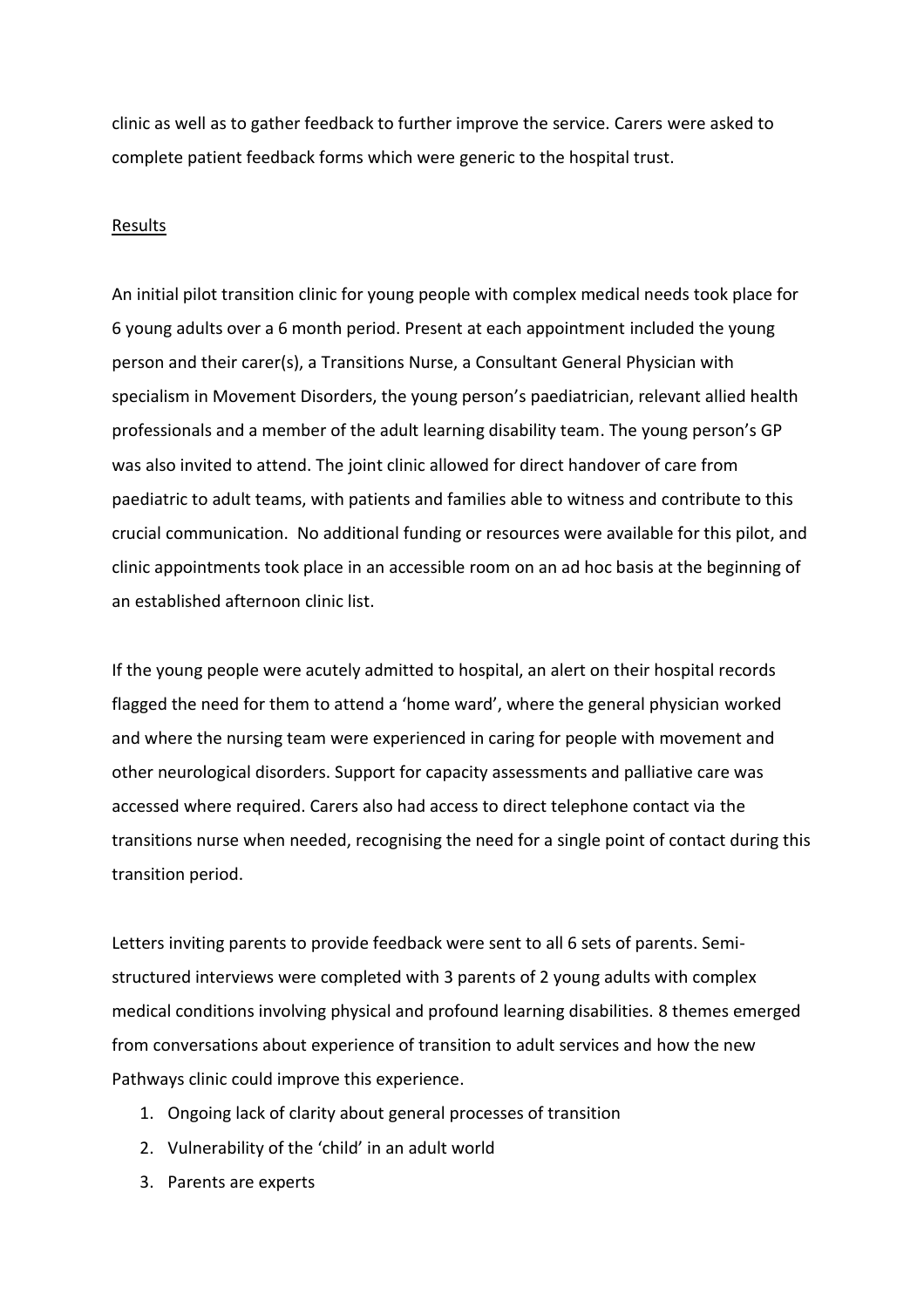- 4. Concern about the mismatch between the general levels of medical knowledge/skills and their child's needs
- 5. Parents want to be trusted and to build relationships
- 6. Parents want GPs to be in the loop but are uncertain about their disability skills and value specialist 'backup'
- 7. Parents value a single point of contact
- 8. Importance of continuity from outpatient to inpatient care

With further evidence of an unmet need and support from parents for the pilot project, the team secured funding from the Together for Short Lives "Improving Transition for Young People Fund"<sup>11</sup> to expand the project over a 2-year period. Funding covered clinic and admin time for medical and nursing staff (20x 3-hour clinics per year) as well as 1 day a week of admin support. Formal clinics were established in the community (community hospitals or special educational needs schools) to facilitate access for the young person, carers, social care and education team to attend. The project became known as the "Pathways Clinic" from this point on.

Data collection was planned for 12 months from the first clinic in May 2019, however due to COVID-19, face to face clinics were replaced by virtual clinics in early March and data represented below is therefore from May 2019 to March 2020 only.

14 clinics took place for 30 young people over 39 appointments (30 1-hour new appointments and 9 30-minute follow-up appointments). The average age was 18.83 years (range 17.45-20.12 years). The average number of diagnoses/patient was 5.36 (range 3-10). The most frequent biological system affected was neurological (85/161), followed by orthopaedic (27/161) and gastroenterological (20/161). Of the neurological diagnoses, the majority were made up of learning difficulties, cerebral palsy, seizures and visual impairment. Scoliosis was the predominant orthopaedic diagnosis and gastrostomy was the predominant gastroenterological diagnosis (figure 3).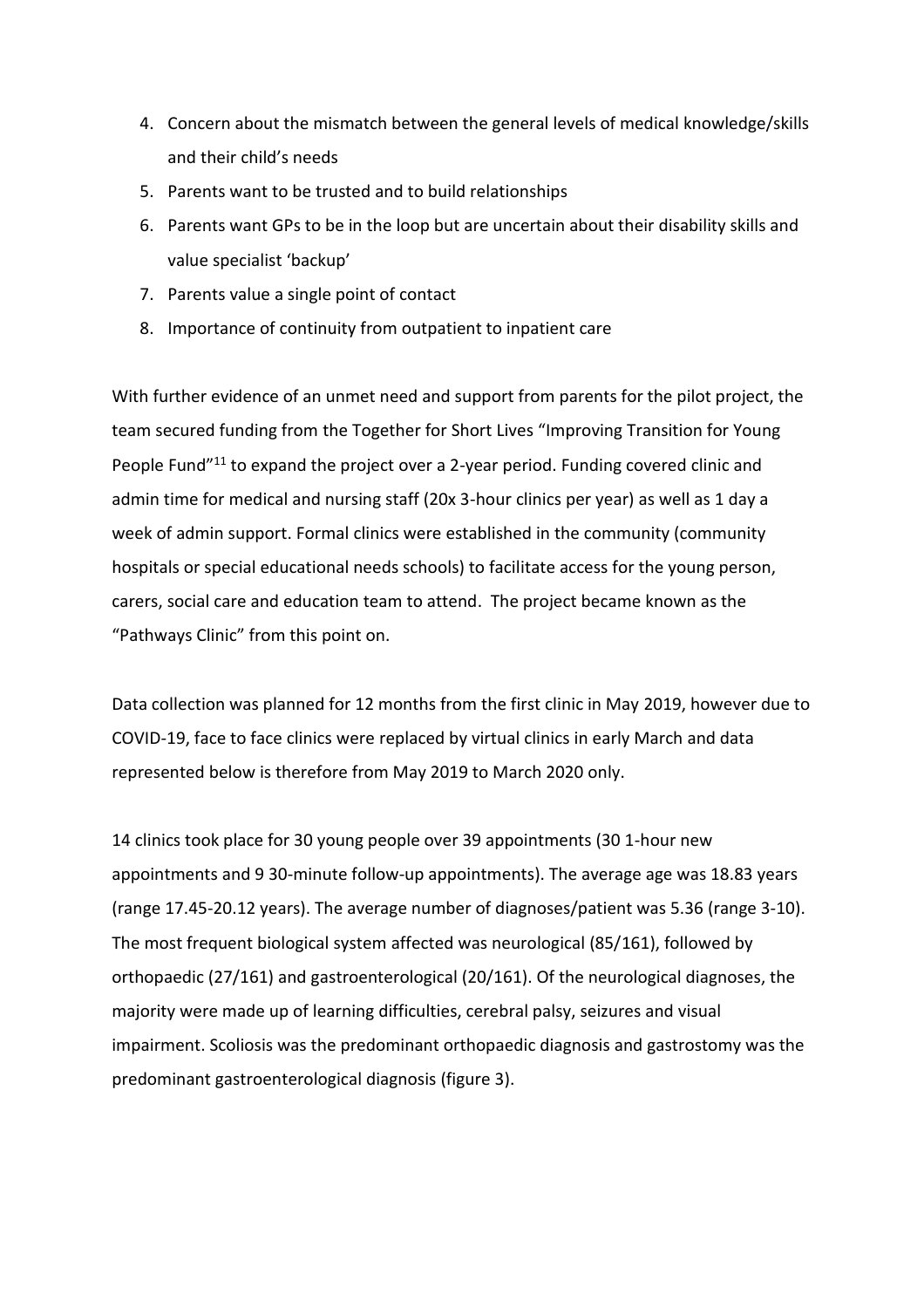

Figure 3. Distribution of frequency of diagnoses affecting young people in the Pathways clinic.

Clinics were attended by professionals and carers from >14 disciplines and agencies, including medical, nursing, education, social care, allied health professionals and residential care (figure 4).



**MULTIDISCIPLINARY TEAM** 

Figure 4. Distribution of frequency of multidisciplinary team members attending the Pathways clinic.

18% of patients had an Advance Care Plan (ACP) in place, 84% had a hospital passport, 81% had an Access Support Card and an additional 50% were added to the Learning Disability Register. Changes to medication were made in 26%. Referral to or liaison with another specialty was required in 64% of appointments. In 2 cases, admissions were avoided after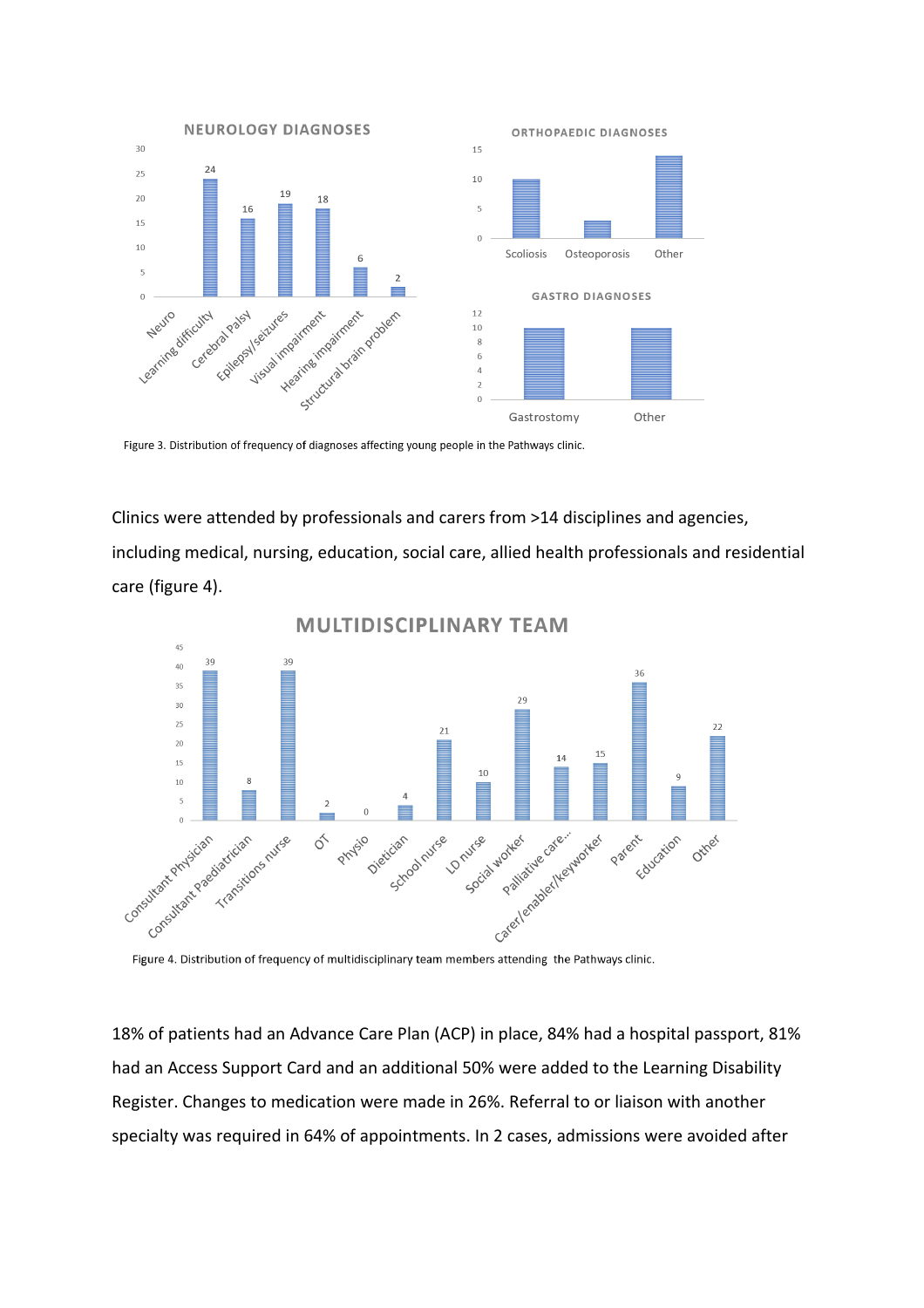the clinician identified planned admissions for investigations (e.g. dental work and MRI under general anaesthetic) which were then organised to occur simultaneously. Health, Functioning and Wellbeing scores were completed as part of the clinic review for 25 patients at their first appointment, 8 patients 6 weeks after their first appointment and 9 patients at their second appointment. The average number of carers reporting "no concerns" increased at each timepoint while the average numbers reporting "some concerns" and "serious concerns" decreased from the first appointment to the second (figure 5).



Figure 5. Mean scores on Health Functioning and Wellbeing forms at initial appointment (1), 6 weeks post first appointment(1b) and at second appointment (2).

When the scores were broken down into 'health concerns', function concerns' and 'wellbeing concerns', the trends were similar, with the most marked improvement in the function scores (figure 6). The changes in the scores were not statistically significant for any of the areas or timepoints.



Figure 6. Mean scores on Health Functioning and Wellbeing forms at initial appointment (1), 6 weeks post first appointment(1b) and at second appointment (2)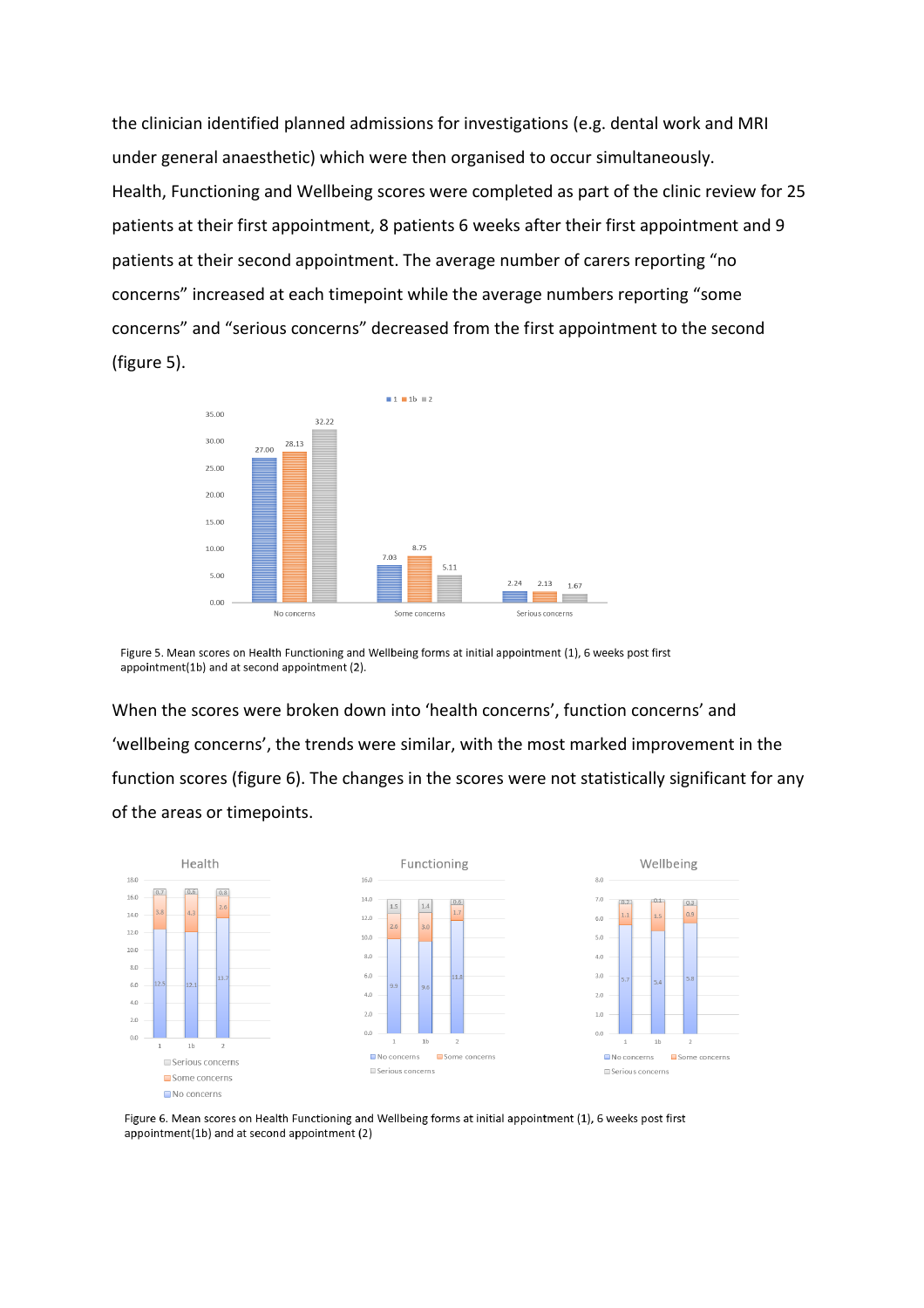Data on A&E attendances, hospital admissions and length of stay for patients in the pathways clinic and comparison group did not show any statistically significant difference and has not been detailed further here.

Anonymised online feedback about Pathways Clinic was completed by 19 MDT participants from disciplines including medicine, nursing, occupational therapy, dietetics, education and social care. While participants felt that on average, their attendance at the clinic appointment took 12% more time than a regular appointment, they still considered it was an effective use of their time (average score 7.4; 0 = least effective use of time, 10 = most effective use of time). Participants felt that the clinic improved patient care (average score 8.9; 0 = definitely not, 5 = same level of care, 10 = definitely improved) and promoted multidisciplinary working (average score 9.6;  $0 =$  did not improve MDT working,  $10 =$ improved MDT working). The main reasons for stating the improvement in patient care included allowing a 'robust handover with information sharing within the MDT' (including safeguarding), 'facilitating a patient and family-centred approach to care' and 'providing a clear route for ongoing support into adult services.' Challenges highlighted included uncertainty about the future of the clinic, increasing appointment time, ensuring the environment is appropriate for the patient, extending the inclusion criteria for the clinic, promoting greater representation from social care and streamlining the clinic for the professionals (e.g. grouping patients for a specialist).

Parent and carer feedback highlighted that the clinic was efficiently organised and run. Carers felt the team listened to and understood their concerns as well as providing solutions and suggestions. Carers valued having the appointments within the school setting. The main concerns raised were about the clinic rooms being too small for the number of people and uncertainty of the clinics continuing long-term.

#### Discussion

We created an expert multi-disciplinary team within secondary care by combining skills from community child health, transition, palliative medicine, general medicine and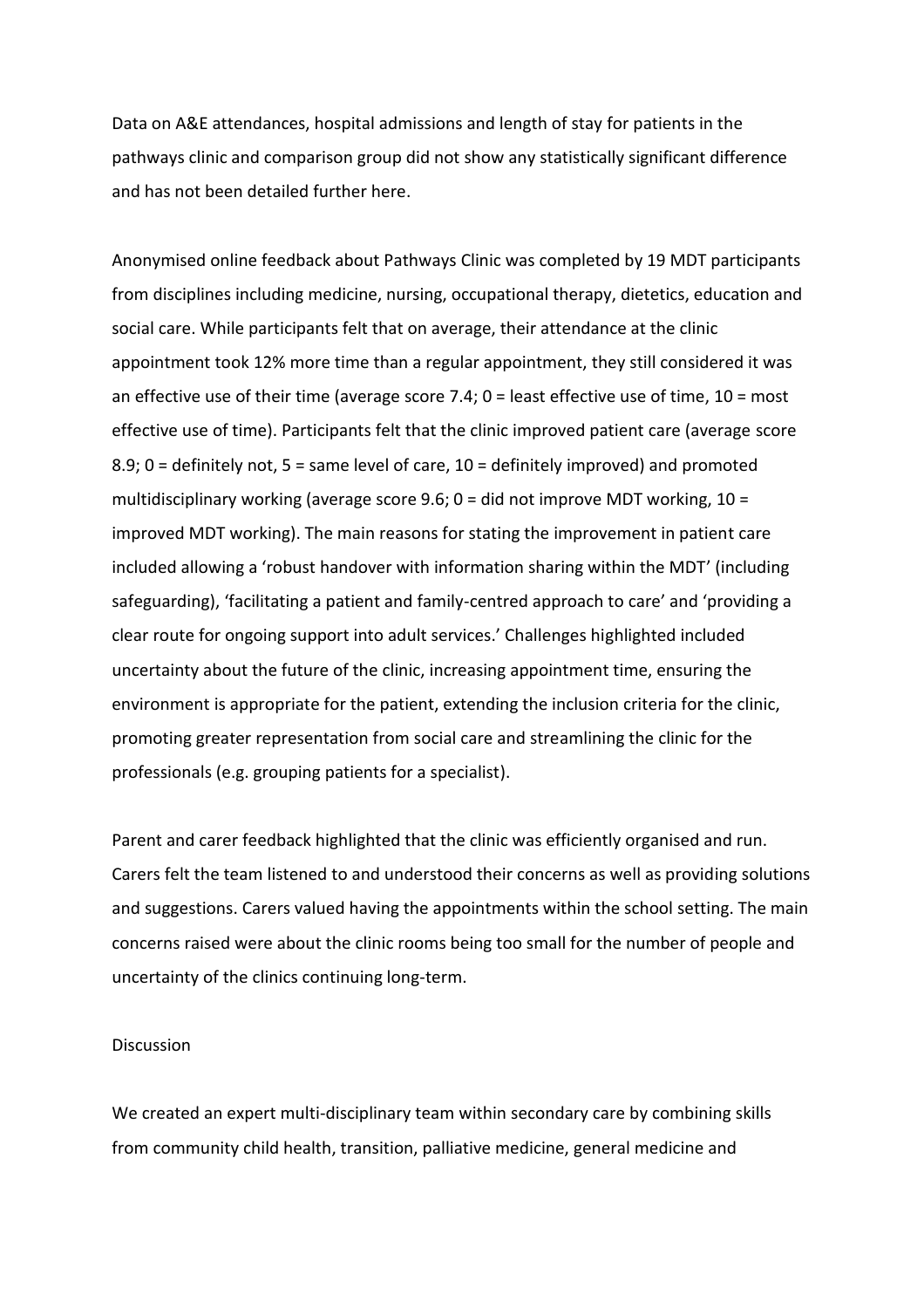movement disorders. We hypothesised that by streamlining healthcare coordination, we could positively impact the following areas:

- 1. Better health and quality of life outcomes, with a focus on prevention of crises and advance care planning
- 2. Reduce the number of hospital appointments required where multiple adult teams might have been involved in caring for multi-system disorders (being more acceptable and achievable for patients, and reducing demand on other hospital outpatient clinics)
- 3. Improve inpatient experience through development of a familiar environment (a 'home-ward') and care from a team that knows the patient
- 4. Have 'one point of contact' for patients, families, carers and other health and social care professionals, with the expertise required to manage sometimes rare and complex clinical conditions to improve patient outcomes as well as help to avoid unplanned hospital admissions.
- 5. Target case-management from the point of admission to hospital by the expert team to help reduce length of stay in hospital and support hospital staff to deliver high-quality care.

The advent of the COVID-19 pandemic forced dramatic changes to outpatient services throughout the NHS and the Pathways clinic was no exception. The discontinuation of faceto-face clinics affected the MDT nature of the service but did not alter the fact that young people had a named consultant and single point of contact for any concerns. The change to the service meant data collection was discontinued early, thus reducing the already small number of data points. Our quantitative results do not show any statistically significant improvements in clinical outcomes, but we hope to continue this now services are returning to a new normal. As relationships continue to strengthen between families and the adult MDT, we hope to focus on advance care planning and closer working with the palliative care team.

We were delighted to secure long-term funding from the Royal Devon and Exeter NHS Foundation trust to continue this vital service and are now planning the post-covid recovery. We would encourage other centres aiming to improve transition services for young people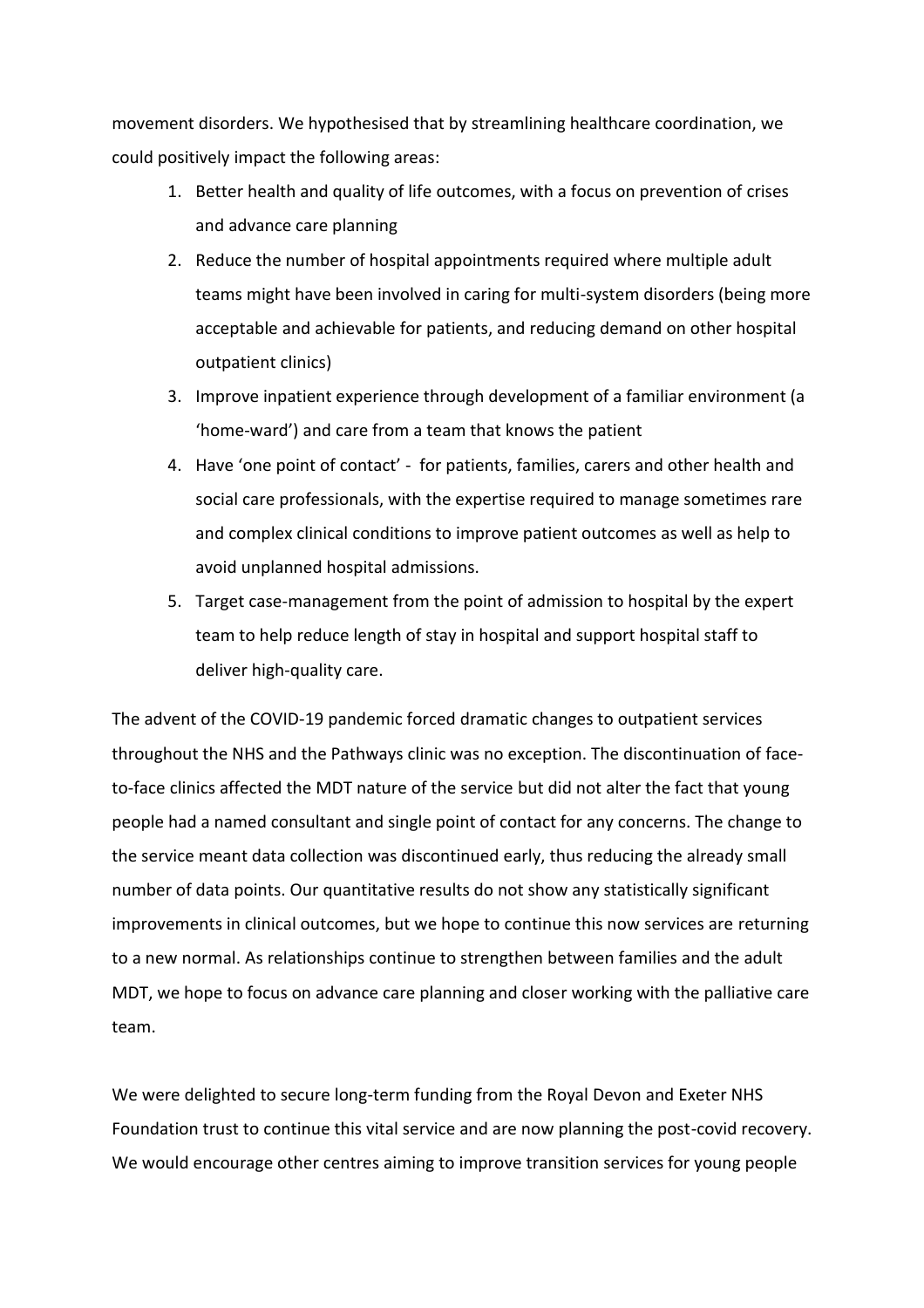with complex medical needs to take a similar approach to ours, recruiting an enthusiastic team to pilot small changes, utilising charitable funding to expand and gain evidence to support business cases for long-term solutions.

> *It's like a car MOT – You wouldn't miss that would you? It would be silly and it would cost a lot more in the end you know!"*

> *[Parent carer during semi-structured interview discussing the value of annual review appointments with adult physician]*

### References

- 1. Williams A et al. Enchanted Voice. Archives of Disease in Childhood. 2018;0:1-2
- 2. Kerr H, Price J, Nicholl H, O'Halloran. Facilitating transition from children's to adult services for young adults with life-limiting conditions (TASYL): Programme theory developed from a mixed methods realist evaluation. International Journal of Nursing Studies. 2018; 86: 125-138
- 3. Colver A, McConachie H, Le Couteur A, Dovey-Pearce G, Mann KD, McDonagh JE, Pearce MS, Vale L, Merrick H, Parr JR. A longitudinal, observational study of the features of transitional healthcare associated with better outcomes for young people with long-term conditions. BMC Medicine. 2018;16:111
- 4. Colver A, Pearse R, Watson R, Fay M, Rapley T, Mann KD, Le Couteur A, Parr JR, McConachie H. How well do services for young people with long term conditions deliver features proposed to improve transition? BMC Health Services Research. 2018; 18:337
- 5. Colver A, Rapley T, Parr J, McConachie H, Dovey-Pearce G, Le Couteur A, McDonagh J, Bennett C, Hislop J, Maniatopoulos G, Mann K, Merrick H, Pearce M, Reape D, Vale L. Facilitating the transition of young people with long-term conditions through